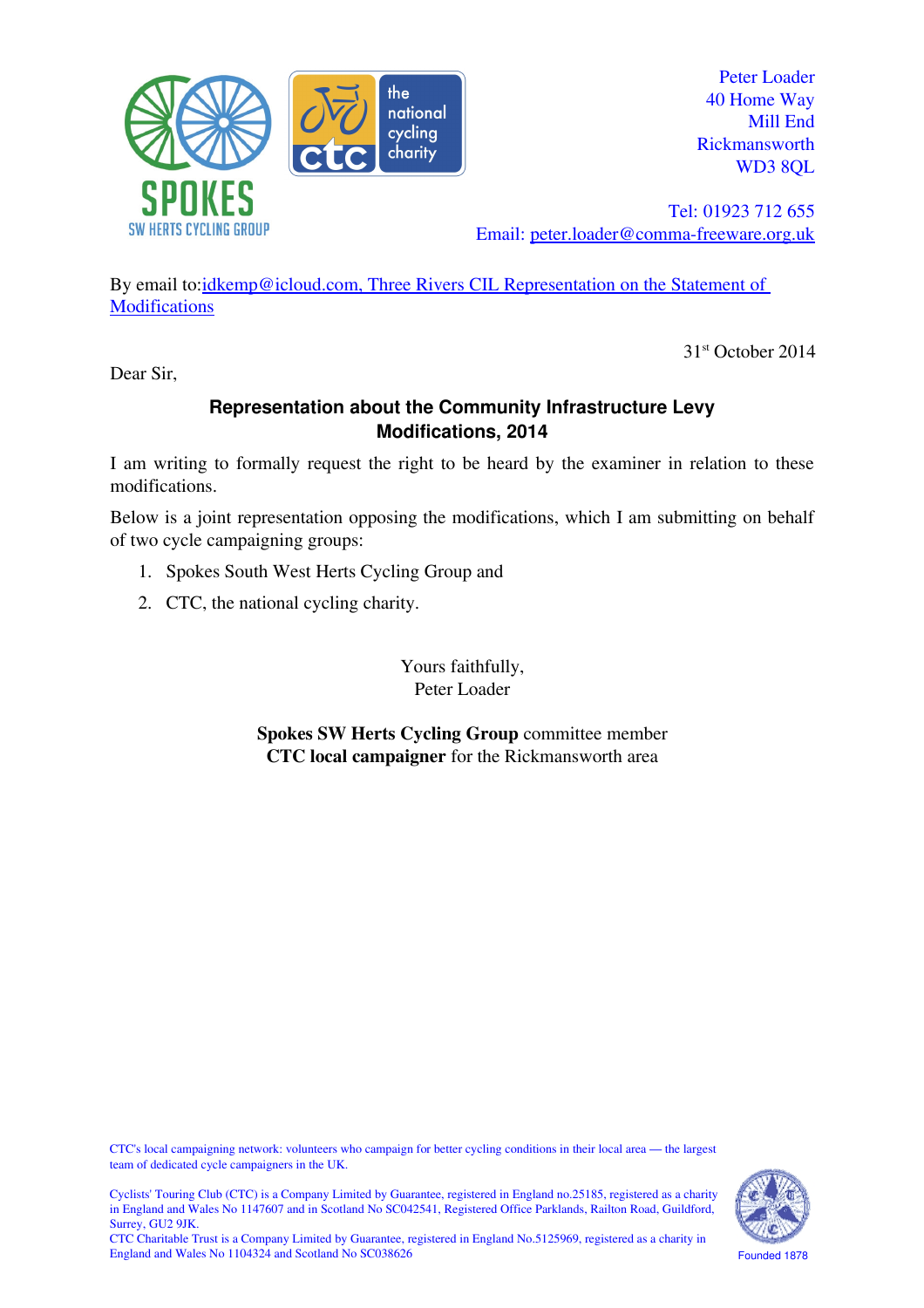# **Representation about the Community Infrastructure Levy Modifications, 2014**

### from Peter Loader Spokes SW Herts Cycling Group committee member CTC local campaigner for the Rickmansworth area

### **Background — Recent Policy Decisions by Three Rivers District Council and the Government**

On 16<sup>th</sup> September 2014 the Full Council agreed to submit the CIL Modifications document and also discussed our petition about safe cycle routes to schools:

*"Please would you deliver a programme of safe cycle routes to our schools, using a substantial increase in the cycling budget of the Community Infrastructure Levy.*

*(This Levy will become payable by developers)."*

#### On 1st October 2014, the Council wrote to advise details of the action to be taken on the petition:

The Lead Member for Economic Development, Sustainability and Transport thanked the petitioner for presenting the petition to Full Council on behalf of Spokes South West Herts Cycling Group and CTC as part of the national Space for Cycling campaign.

He could concur that this Council and himself as "born again cyclists" supported the need for better cycling routes and indeed Three Rivers had been proactive, along with the County Council in securing and achieving many such routes some of which clearly do serve our schools.

As the Lead Member in this area he was keen to promote more cycle routes and to ensure the current ones were well maintained by the County Council and they would take on board the issues raised when we reconsider the Three Rivers cycling strategy.

On 16th October 2014, the Government published its draft Cycling Delivery Plan for informal consultation. This includes an ambition to double cycling levels by 2025 and increase the percentage of school children aged 5 to 10 years walking to school to 55% by 2025. The draft plan makes it clear that local authorities who wish to bid for cycling funds should also bid for walking funds at the same time. Details are at:

<https://www.gov.uk/government/consultations/cycling-delivery-plan-informal-consultation>

At the Three Rivers Highways Forum Meeting on 21st October 2014, the Lead Member for Housing Planning and Strategic Schemes announced that the CIL money for highways would continue to be allocated to projects by the County Council, while the CIL money for cycling will be split between the District Council and Parish Councils for them to allocate to projects. In the light of the Government's draft Cycling Delivery Plan, the CIL money for walking would also be split between the District Council and Parish Councils.

# **Comments on the Modifications to the Council's CIL Submission Documents**

1. We welcome the Council's decision to make a major modification to the Regulation 123 list as the result of a representation. We feel that the Council should also modify the list to make it clearer that S106 (and other alternative measures) may be used to provide cycle and walking infrastructure in line with Adopted Core Strategy policy CP10 k), i.e. Development will need to demonstrate that: "It is integrated with the wider network of transport routes, including public rights of way and cycle paths where appropriate "